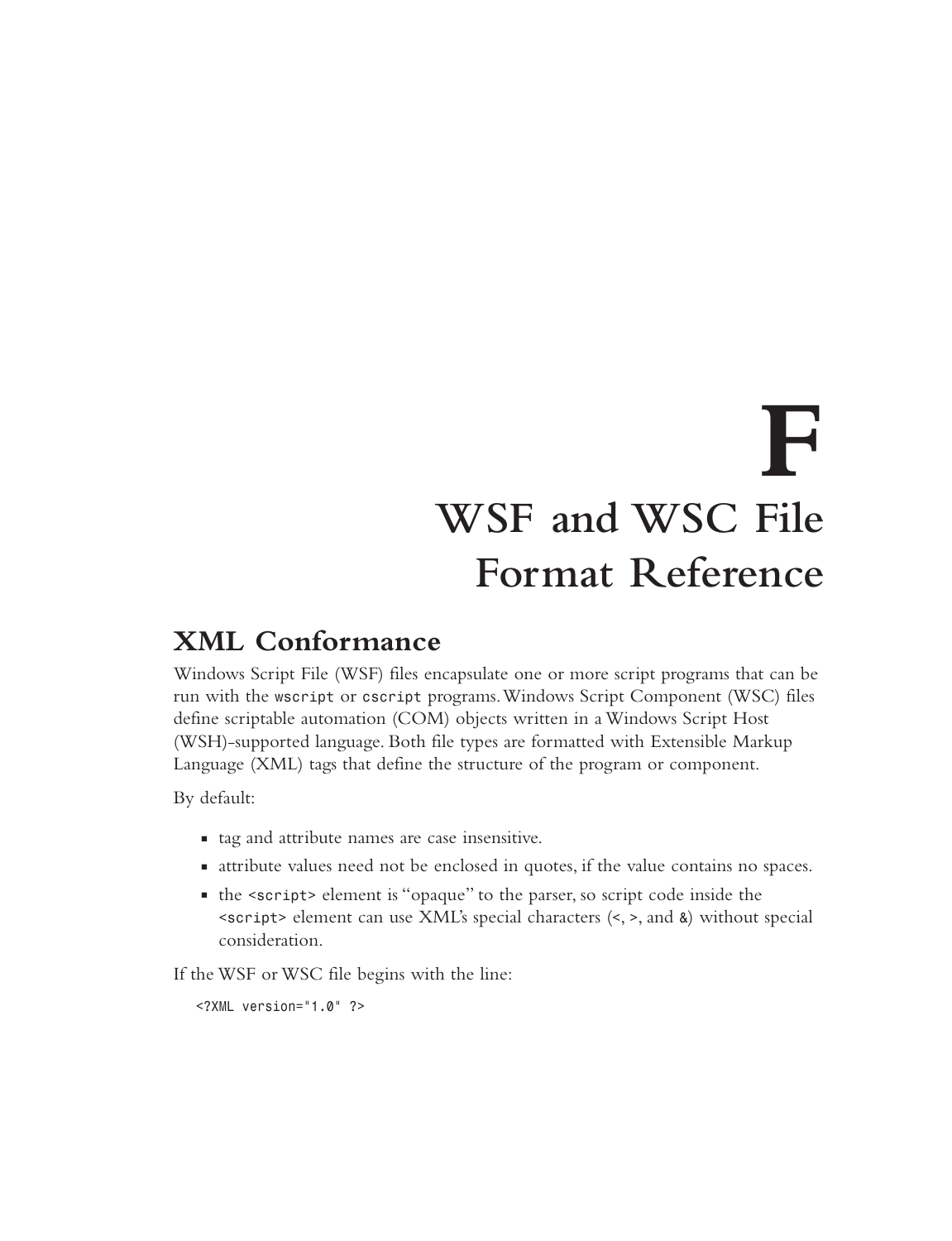then strict XML syntax compliance is required of the file.When strict compliance is in effect:

- <sup>n</sup> tag and attribute names are case sensitive.
- n all attribute values must be enclosed in quotes.
- <sup>n</sup> <script> elements are not opaque, so script code must be enclosed in <![CDATA[ ... 11> tags. Without the CDATA markup, XML special characters in scripts, such as  $\&$ , < and >, would have to be entered as entities  $\&$ ;  $\<$ ; and  $\>$ ; respectively.This applies also to the descriptive text in <description>, <example>, and <usage> elements. If the text contains the special characters, you must either put it inside <![CDATA[ and ]]> tags or use the corresponding entities instead of the literal characters.

XML elements with no end tag must use the following format:

```
<tagname [attributes] />
```
The special tag indicator /> is *required* to show the element contains no content and no end tag follows. (This applies only to element tags and not to the special <!> and <?> directive formats.)

## **Structure of a WSF**

The following listing shows the general order of elements in a WSF; however, not all the elements need to be used. Parameters and most end tags are not shown; see the tag syntax listing for each tag's syntax definition. Ellipses (…) indicate elements that can be repeated.

```
<?xm1?<package>
    <comment>
    <job>...
        <?iob?>
        <runtime>
             <description>
             <named>…
             <unnamed>…
             <example>
             <usage>
        \langle/runtime>
        <object>
        <reference>
        <resource>
        <script>…
    \langle/job>...
</package>
```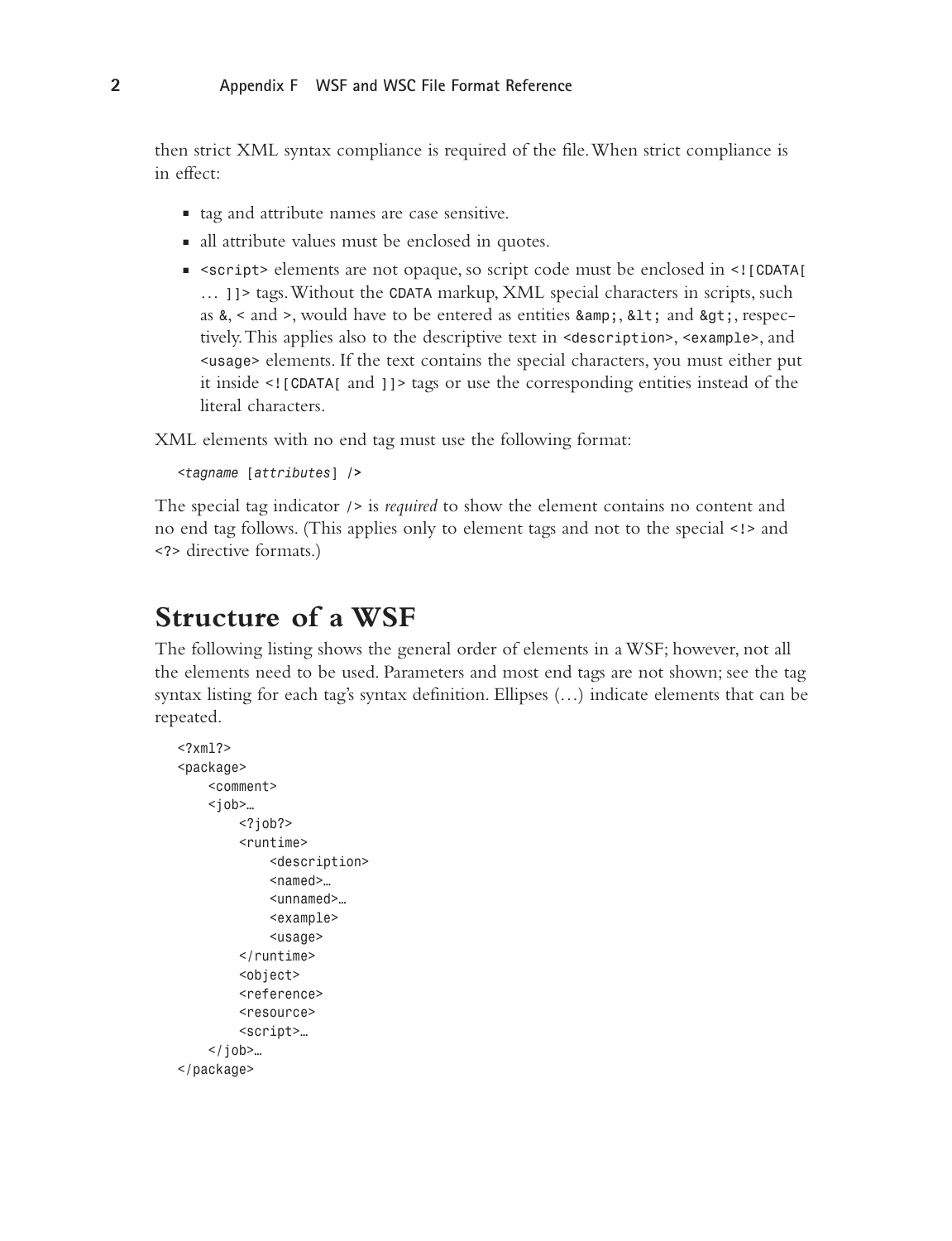## **Structure of a WSC File**

The following listing shows the general order of elements in a WSC file; however, not all the elements need to be used. Parameters and most end tags are not shown; see the tag syntax listing for each tag's syntax definition. Ellipses (…) indicate elements that can be repeated.

```
<?xm1?<package>
    <comment>
    <component>...
        <?component?>
        <sub>public></sub></sub>
             <property><get><put></property>
             <method><parameter>...</method>
             <event>
        </public><registration>
        <object>
        <reference>
        <resource>
        <script>…
    </component>…
</package>
```
# **Tag Syntax**

This section briefly describes the syntax for each tag. For more information, see the reference lists in Appendix G,"Creating Your Own Scriptable Objects" (included with the PDF version of this book and available free on the web at www.helpwin7.com/scripting), Chapter 9,"Deploying Scripts for Computer and Network Management," or online documentation at www.microsoft.com.

You can also read Microsoft's documentation. I recommend getting the downloadable version, as it's easier to read than the online version.To get it, go to www.microsoft.com/downloads and search for "Windows script documentation." The document you want, at the time this was written, is titled "Windows Script 5.6 Documentation." Download and save the file script56.chm. Double-click to open it. It contains reference information for JScript,VBScript, scripting objects, script components, and more.

```
REFERENCE LIST F.1 WSC Tag Syntax
   <?XML Version="1.0" [standalone="yes"]?>
  Requests strict XML conformance. Must be the first line of the file.
  <?component error="value" debug="value" ?>
```
Enables error messages and debugging of a component (WSC only).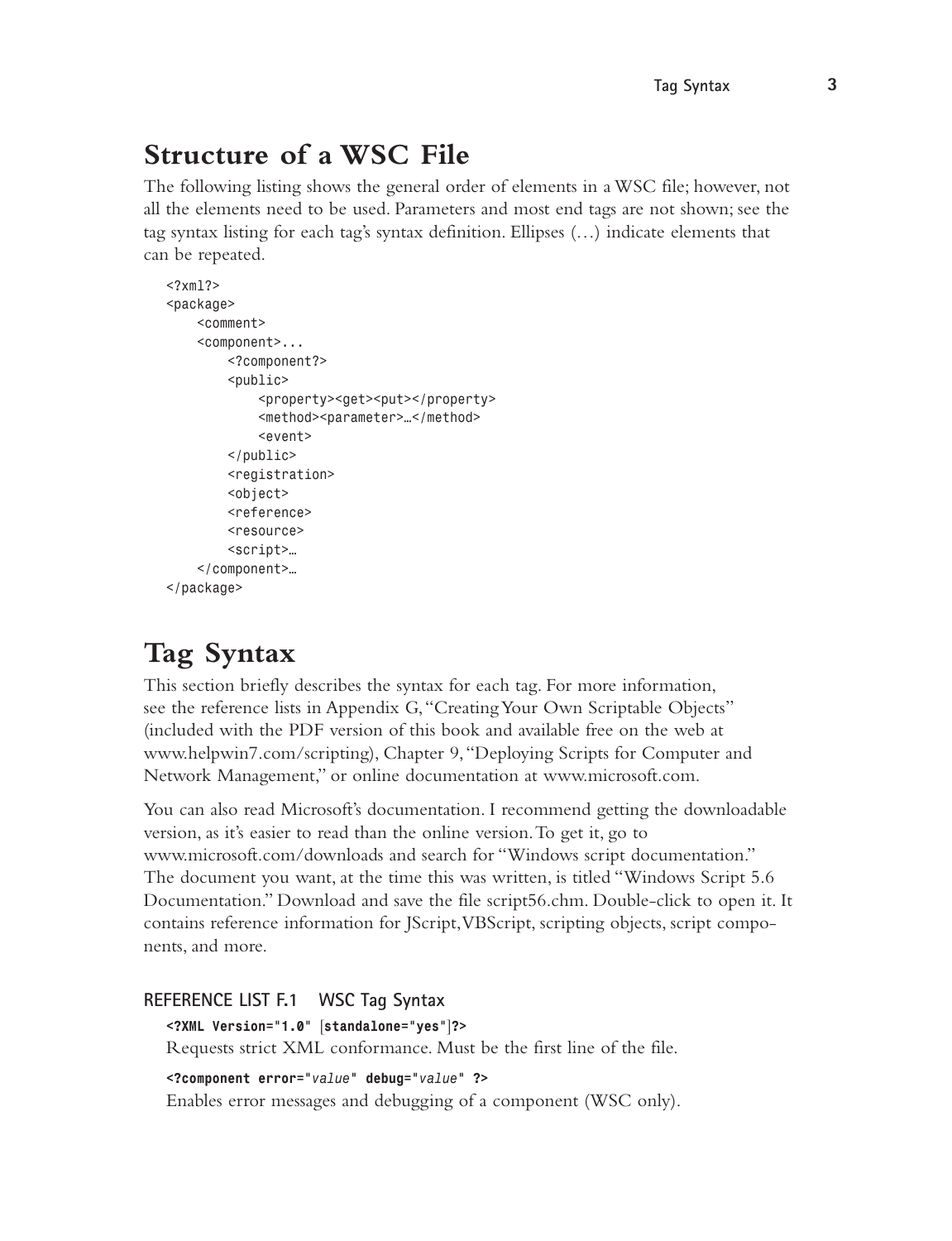```
<?job error="value" debug="value" ?>
```
Enables error messages and debugging of a script job (WSF only).

```
<! [CDATA[
   protected text
    :
```
**]]>**

Encloses the contents of the <script> tag when using strict XML conformance. This is not to be used when strict XML conformance is not specified.You can also use this to surround text in the <description>, <example>, and <usage> that is described shortly, if the text contains the characters <, > or &.

```
<!-- any text
   :
```
**-->**

Indicates comment text that is to be ignored by the parser.

```
<comment>
    any text
```
:

**</comment>**

Indicates comment text that is to be ignored by the parser.

```
<component [id="componentID"]>
```

```
component markup: registration, public,
implements and script elements
:
```
#### **</component>**

Encloses the definition of an object (WSC only).

```
<description>any text</description>
```
Describes the purpose of the script for ShowUsage (WSC only).

```
<event name="name" [dispid="id"]/>
```
Declares an event the component might fire.

```
<example>example text</example>
```
Lists a sample command line (WSF only).

```
<get [name="functionname"]/>
```
Indicates that a property is readable and optionally specifies the name of the function that returns the property value.

```
<job [id="jobid"]>
    job content: <?job?>, <script>, other elements
    :
```

```
</job>
```
Encapsulates one self-contained script program (WSF only).A WSF file might contain a single job or multiple jobs enclosed in a <package> element. The job or jobs to be executed can be specified on the command line when the WSF file is run using a command line of the form cscript somescript.wsf //job:*jobid*.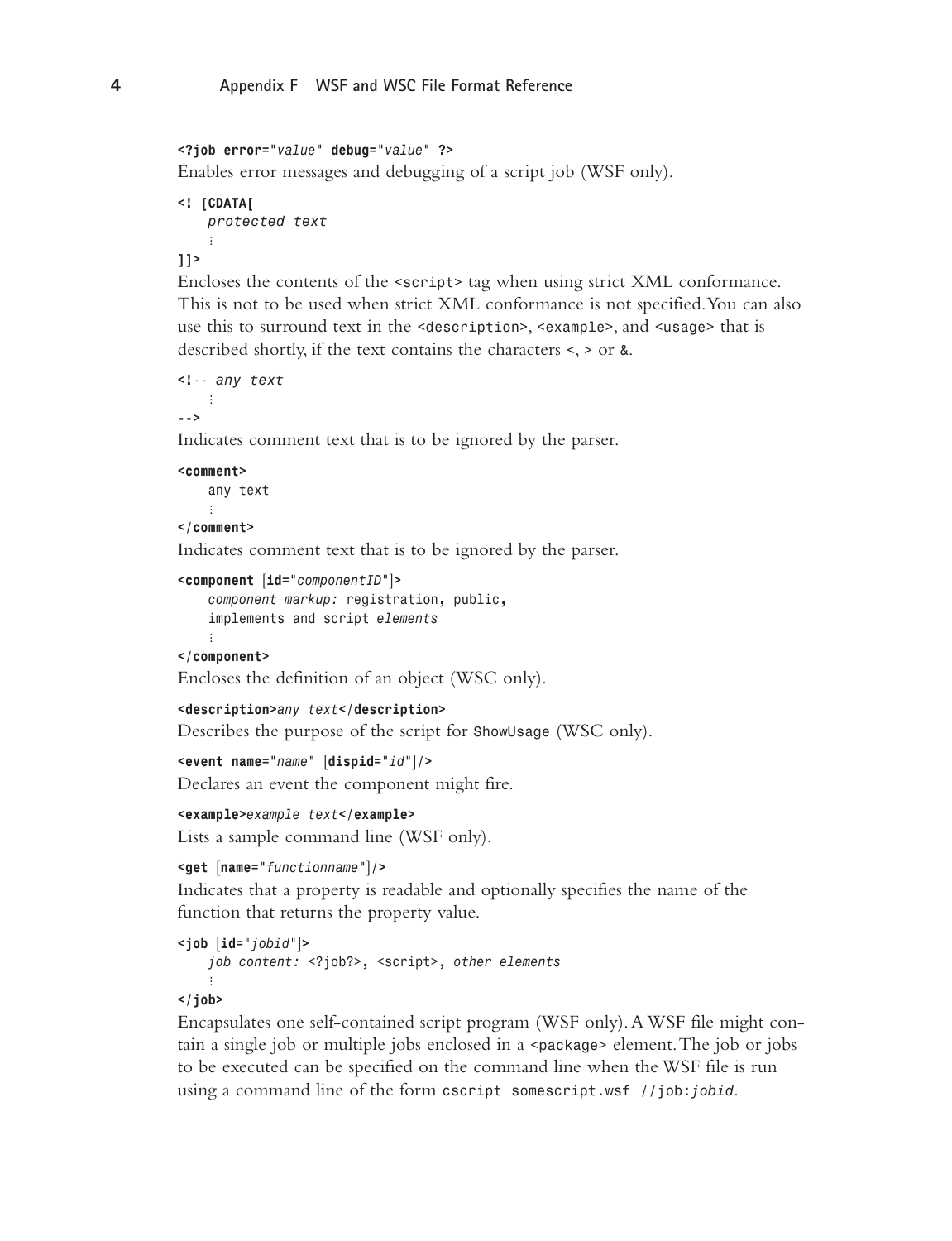```
<method name="methodname" [internalName="functionname"] [dispid="dispID"]>
    [<parameter name="paramname"/>…]
```
### **</method>**

Declares a method and associated function (WSC only). If no parameters are defined, the method tag can be closed with /> and the </method> end tag omitted.

**<named name="***argname***" helpstring="***description***" type="***argtype***" required="***boolean***"/>** Defines a named argument's name and type (WSF only).

```
<object id="name" {classid="clsid:GUID" | progid="progid"}
[events="{true|false}"]/>
```
Creates an object variable with global scope.

#### **<package>**

```
one or more job or component elements
:
```
### **</package>**

Encloses one or more jobs or components in a WSF or WSC file, respectively.

```
<property name="propertyname" [internalname="varname"]/>
or
<property name="propertyname" [get] [put]>
    [<get [internalName="functionname"]/>]
    [<put [internalName="subroutinename"]/>]
```
### **</property>**

Declares a read/write property and an associated variable by the first form.The second form declares a property and an associated function or functions (WSC only).

### **<public>**

```
Interface definition: property, method, event elements
</public>
```
Encloses the definition of an object's interface (WSC only).

```
<put [name="subroutinename"]/>
Indicates a property is writeable (WSC only).
```

```
<reference {object="progid" | guid="GUID"}
    [version="version"]/>
```
Imports a type library and imports the library's constants.

```
<registration progid="progid" [classid="GUID"]
     [description="text"] [version="number"]
     [remotable="boolean"]>
 [<script>
      optional registration and unregistration script
  </script>]
```
### **</registration>**

Sets object registration information and procedure (WSC only). If no associated script is required, the registration tag can be closed with /> and the end tag omitted.